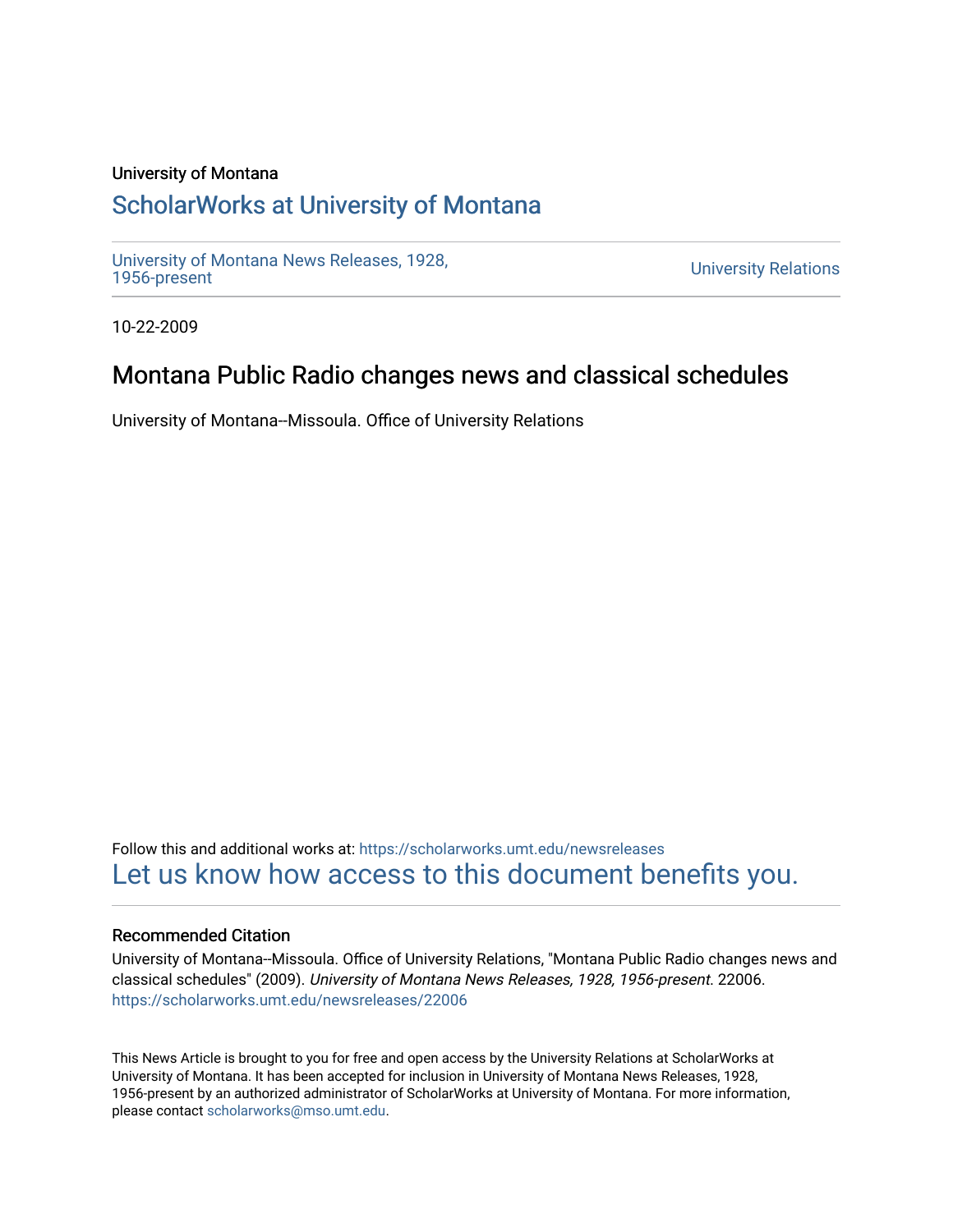

UNIVERSITY RELATIONS • MISSOULA. MT 59812 • 406.243.2522 • FAX: 406.243.4520

## NEWS RELEASE

Oct. 22, 2009

Contact: William Marcus, station manager, 406-243-4931, [william.marcus@umontana.edu;](mailto:william.marcus@umontana.edu) Linda Talbott, associate director, 406-243-4931, [linda.talbott@umontana.edu](mailto:linda.talbott@umontana.edu); Michael Marsolek. program director, 406-243-4931. [michael.marsolek@umontana.edu](mailto:michael.marsolek@umontana.edu).

#### **MONTANA PUBLIC RADIO CHANGES NEWS AND CLASSICAL SCHEDULES**

#### **MISSOULA-**

Beginning Nov. 2, morning news on Montana Public Radio will run until 9 a.m. The extra hour of news won't be a repeat of NPR's "Morning Edition," but will provide more Montana news and the addition of "Marketplace Morning Report."

More time will be dedicated to Montana news between 7 and 9 a.m. "Montana Morning News" now will feature reports from Emilie Ritter in **Helena.** Katrin Frye in the **Flathead Valley** or Kevin Maki in the **Bitterroot Valley,** as well as from Missoula anchor Edward O'Brien.

"In the past two years, we have planned for and created a significant regional news team," said Station Manager William Marcus. "We want to make sure everyone hears their great work."

News Director Sally Mauk added, "We've gotten good response to the expanded regional reports during our evening newscast, and now we'll be bringing the same depth of reporting to 'Montana Morning News.'"

Two years of research and gathering feedback led to the decision to make a shift in the station's long-standing morning news schedule.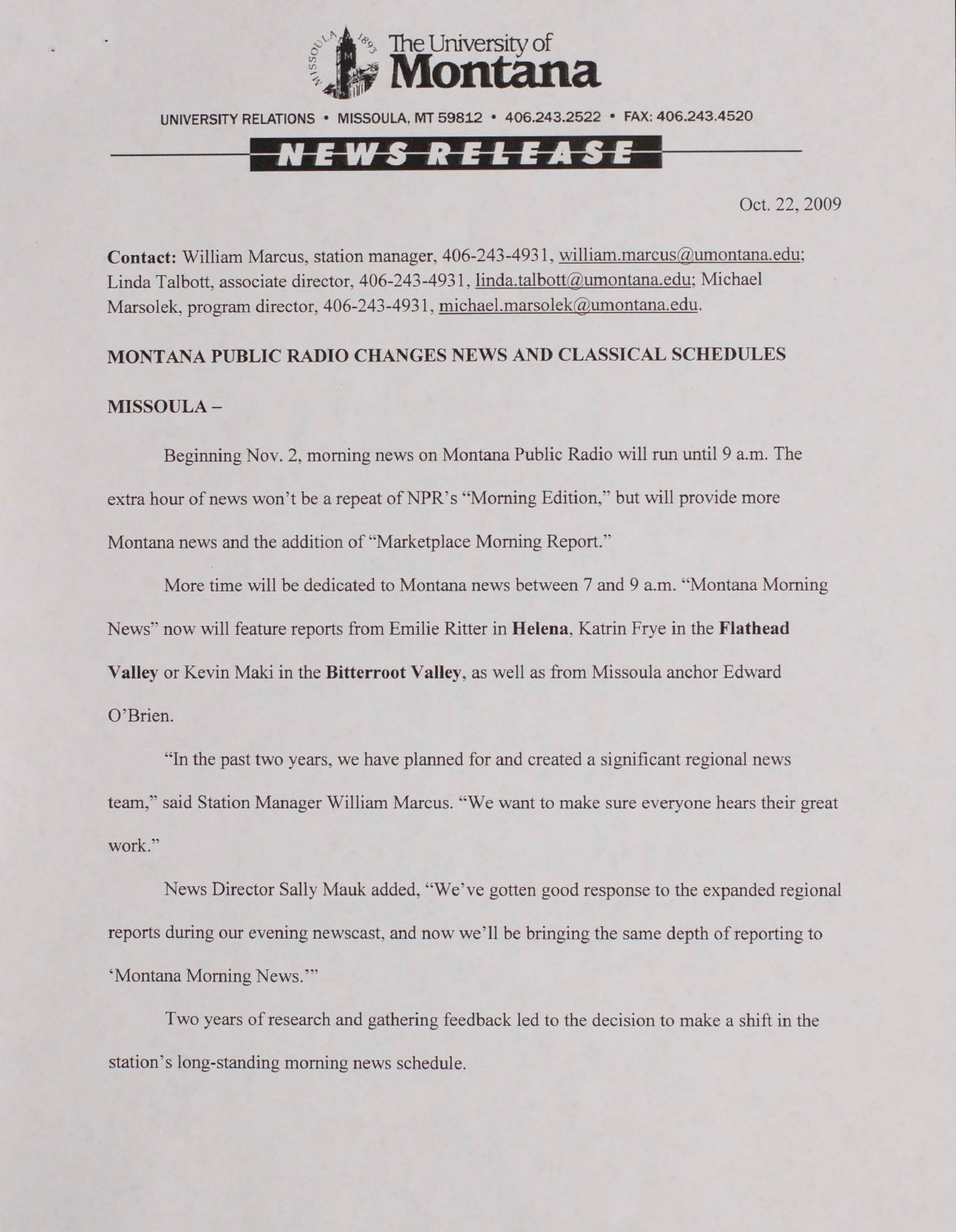Program Director Michael Marsolek said, "It's always been a bit of a controversy amongst our listeners wanting more news or more music in the morning. By retooling the morning program block, we have strengthened our news service and expanded our commitment to classical music."

Classical music always has been the core of Montana Public Radio's programming. The station's commitment to it continues, with three to six hours of classical music programming each day. Some program times have changed, most notably "Morning Classics," which now will air from 9 to 11 a.m. Other MTPR classical changes include local producer Marguerite Munsche's "Sunday Musicale," which will move to 7 a.m.. and her "Saturday Music Hall." which will gain half an hour, now running until 5 p.m. The national show "Performance Today" returns to Tuesday nights and now will be heard every weekday.

A news and information block will take place at midday following the popular "Freeforms" show. The BBC World Service will lead off at 12:30 p.m.. followed by a variety of public affairs and information programs from 1 to 2 p.m.

"This new midday block will have a good mix of global, national and Montana perspectives," said Marsolek. "I'm excited to be able to add NPR's 'Talk of the Nation - Science Friday' to the schedule and to move public affairs shows like 'Homeground.' 'Living on Earth' and 'Musician's Spotlight' to our midday schedule."

The new weekday lineup:

- 2 to 5 a.m. BBC World Service
- 5 to 7 a.m. "Morning Edition" from NPR
	- o 5:51 a.m. "Marketplace Morning Report"
- 7 to 9 a.m. "Morning Edition" from NPR